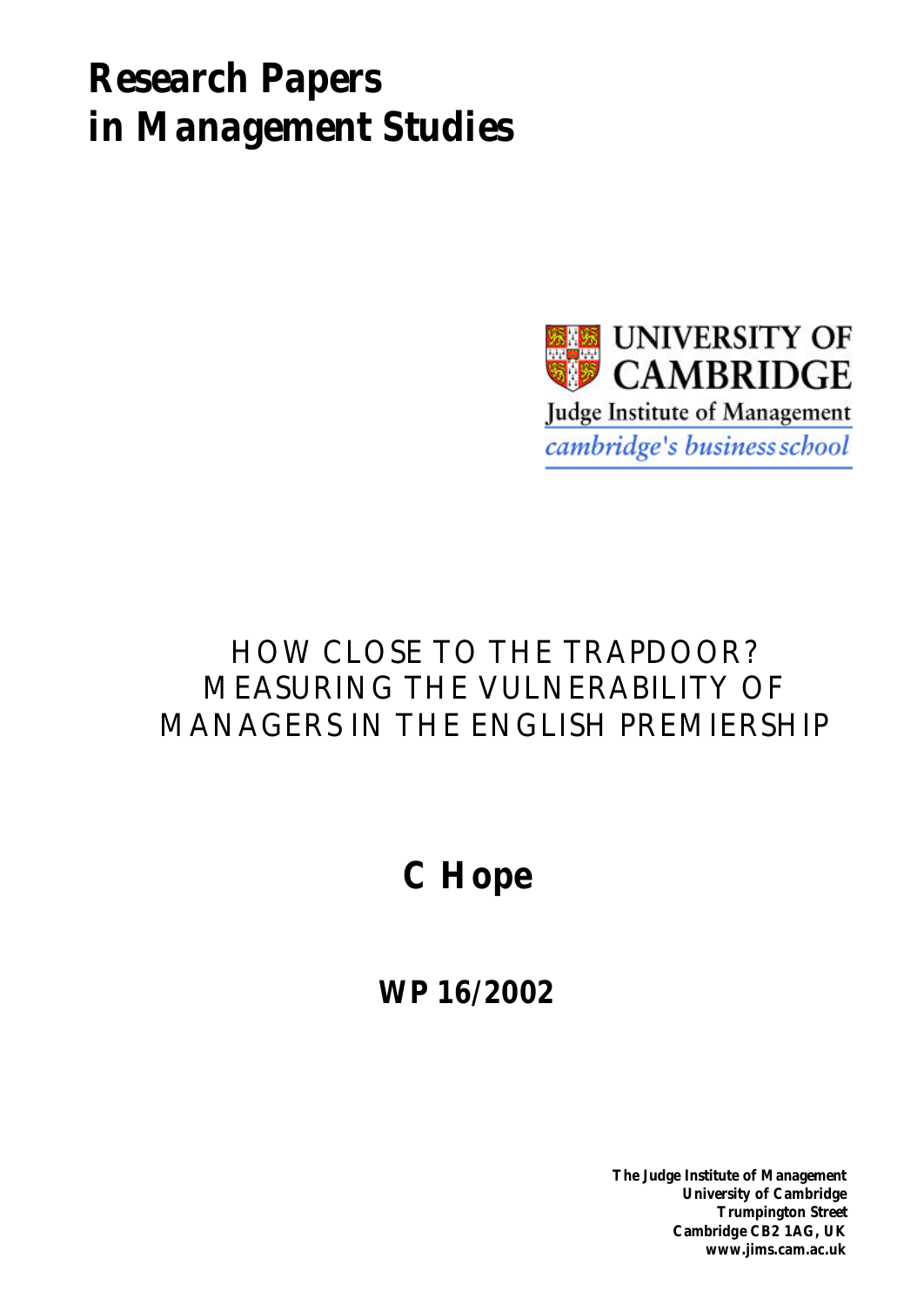# These papers are produced by the Judge Institute of Management, University of Cambridge.

The papers are circulated for discussion purposes only. Their contents should be considered preliminary and are not to be quoted without the author's permission.

# HOW CLOSE TO THE TRAPDOOR? MEASURING THE VULNERABILITY OF MANAGERS IN THE ENGLISH PREMIERSHIP

# **C Hope**

# WP 16/2002

Dr Chris Hope Judge Institute of Management University of Cambridge Tel: +44 (0) 1223 338194 Fax: +44 (0) 1223 339701 Email: c.hope@jims.cam.ac.uk

Please address enquiries about the series to:

Research Support Manager Judge Institute of Management Trumpington Street Cambridge CB2 1AG, UK Tel: 01223 339700 Fax: 01223 339701 E-mail: research-support@jims.cam.ac.uk

> **The Judge Institute of Management University of Cambridge Trumpington Street Cambridge CB2 1AG, UK www.jims.cam.ac.uk**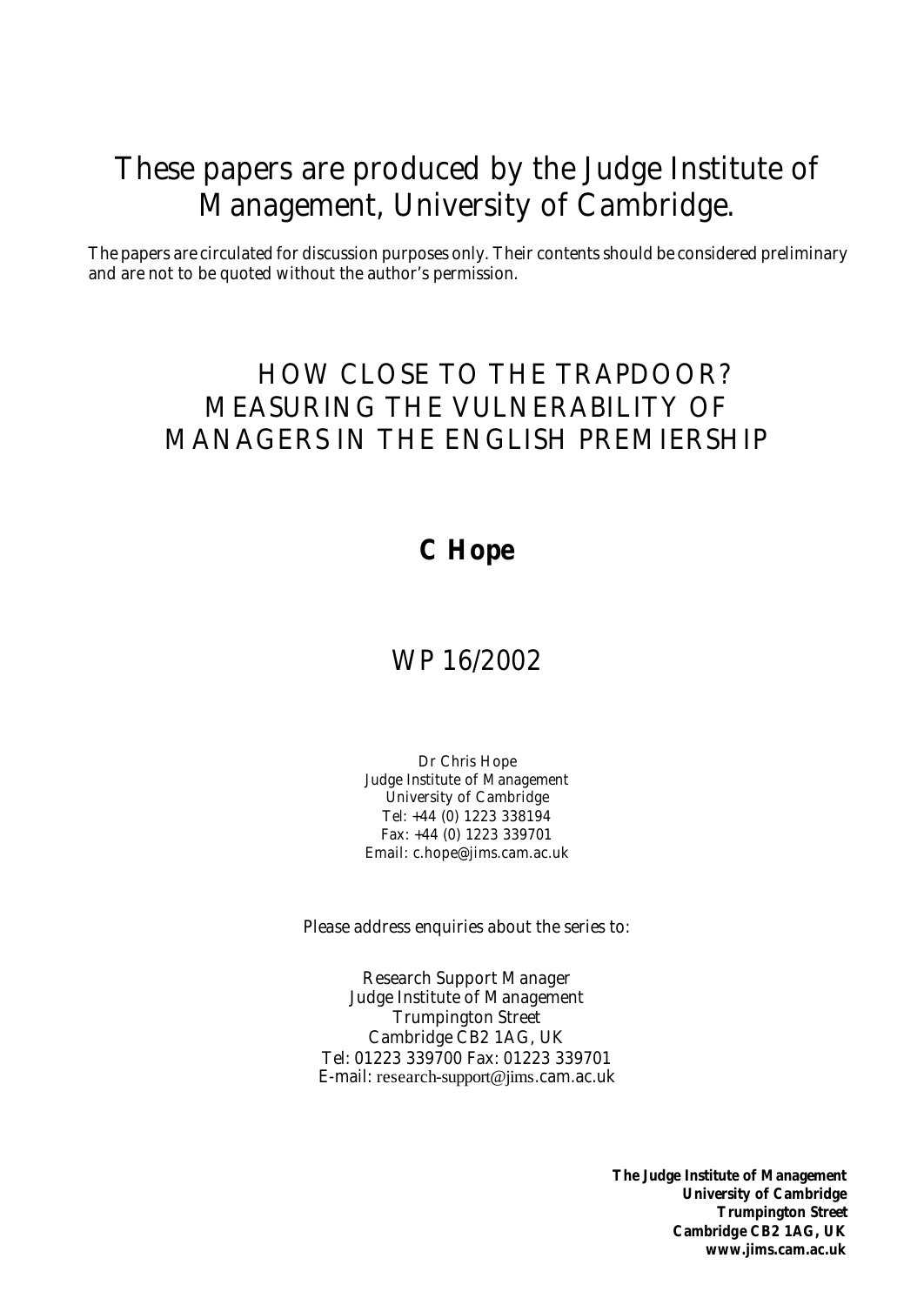## **How close to the trapdoor? Measuring the vulnerability of managers in the English Premiership**

Chris Hope Judge Institute of Management University of Cambridge, Cambridge CB2 1AG, UK c.hope@jims.cam.ac.uk

August 2002

### **Abstract**

What strategy should a football club adopt when deciding whether to sack its manager? This paper describes a development of an earlier model to include the different ambition levels of different clubs, and applies it to all 20 Premiership clubs at the start of the 2002-03 season.

A measure of how close a manager is to the trapdoor is to see how many matches he can afford without a win and still not drop through the trapdoor. This measure is calculated for the Premiership clubs at the start of the 2002-03 season, assuming that a team alternates draws and losses, in the period before a win is obtained.

For the majority of clubs in the Premiership, the manager's vulnerability is strongly related to the total number of points scored last season. For clubs where this is not true, the difference in vulnerability can easily be understood by taking into account the level of ambition of the club, the performance of the team in the latter half of the 2001-02 season, or the appointment of a new manager.

The safest manager in the Premiership seems to be Gary Megson at West Bromwich Albion, who can afford to go 21 matches without a win and still not fall through the trapdoor. At the other end of the scale, Peter Reid's position at Sunderland appears to be the most precarious, but even his performance is above the trapdoor level for now.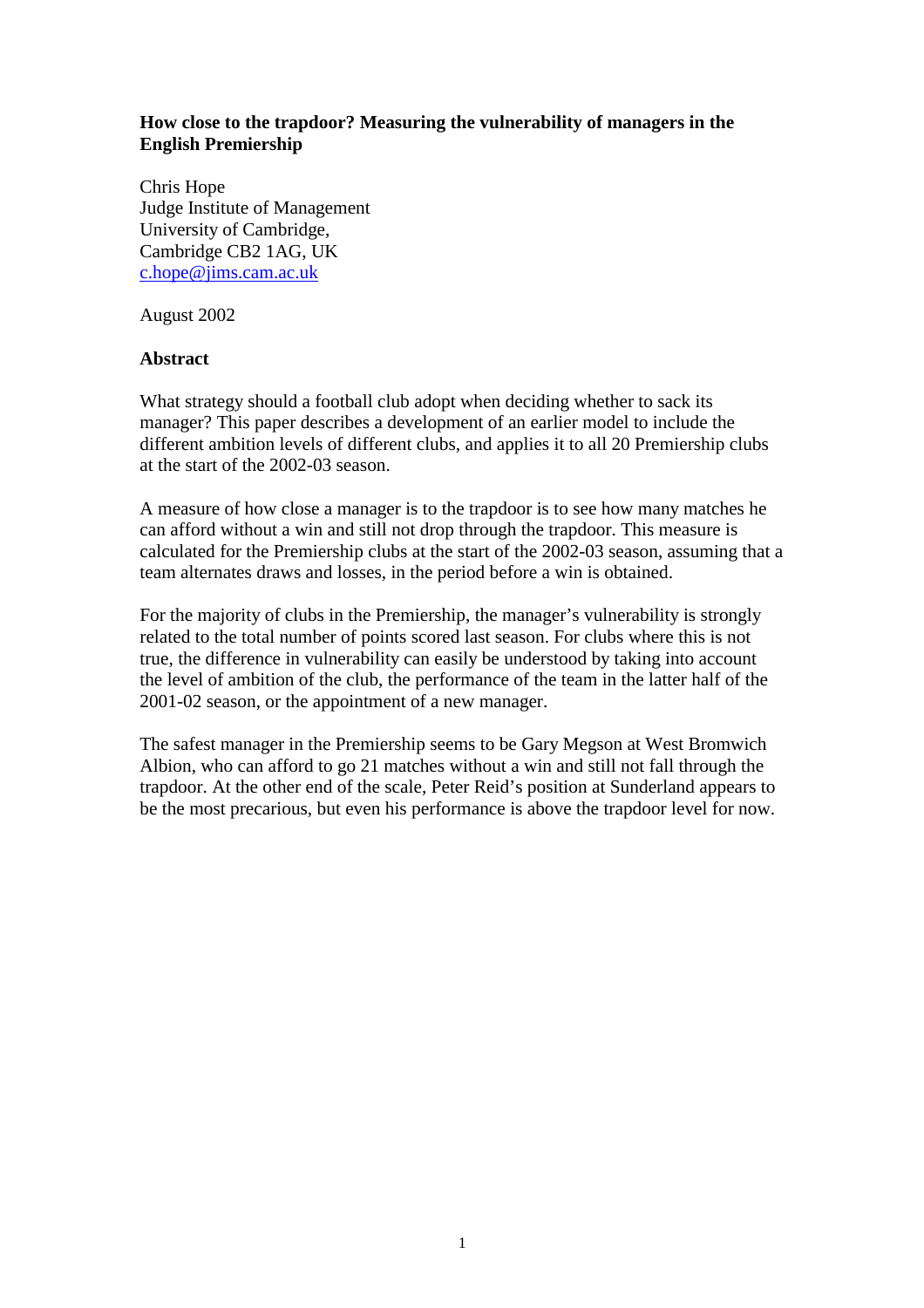# **Background**

What strategy should a football club adopt when deciding whether to sack its manager? An earlier paper (Hope, 2002) introduced a simple model assuming that a club's objective is to maximize the number of league points that it scores per season.

A brief description of the original model is given in the rest of this section. The rest of the paper extends the model to incorporate different levels of ambition, develops a measure of manager vulnerability, applies the extended model and the measure of vulnerability to all the clubs in the English Premiership, and concludes with a discussion of the results and suggestions for future research.

In the original model, the club's strategy consists of three choices:

- the length of the honeymoon period during which it will not consider sacking a new manager,
- the level of the trapdoor, the average number of points scored per game; if the manager's performance falls below this, he will get the sack,
- the weight that it gives to more recent games compared to earlier ones when calculating the manager's performance.

There are five types of manager: poor, fair, good, excellent and world class. A club with a poor manager will on average be in the bottom three positions, a good manager will on average equal the mean performance of the 20 clubs in the league, and a team with a world class manager will on average be in the top three. Fair managers are in between poor and good, and excellent ones are between good and world class. But the club cannot observe the quality of its manager directly. Instead it looks at results on the pitch.

After his first game in charge the performance of the manager is given by

 $perf(1)$  =  $result(1)$ 

where

 $result(m)$  = 0 if the game was lost 1 if the game was drawn 3 if the game was won

After any subsequent game his performance is given by an exponentially weighted average of his results to date:

$$
perf(m) = \qquad smooth * result(m) + (1 - smooth) * perf(m-1)
$$

The club's decision problem is complicated by the likelihood that a change of manager will initially *inspire* the team and get a *boost* in performance, and then require some time to *rebuild*, during which the team's performance will *drop*. And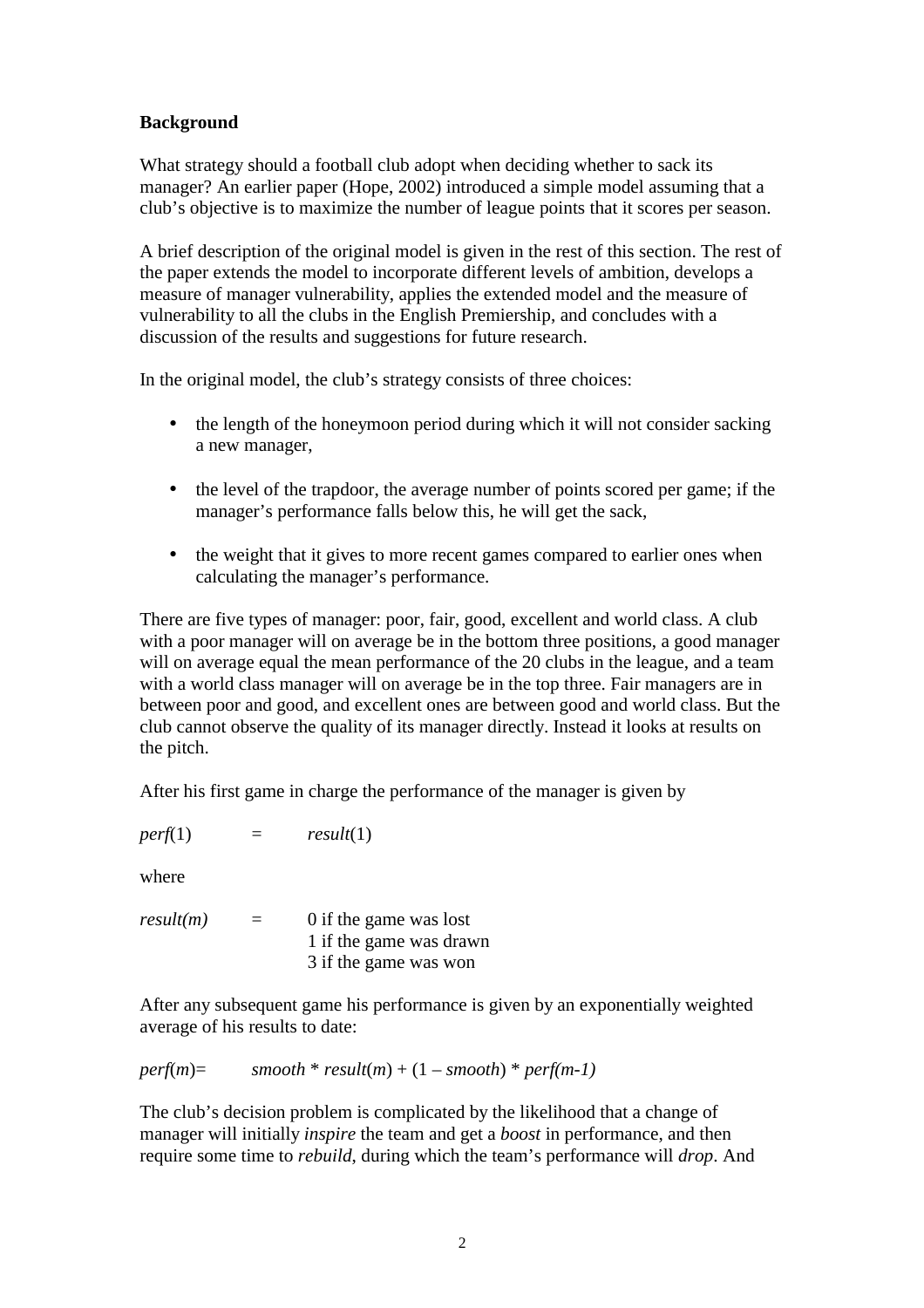even the best manager will eventually see his performance drop somewhat with *age*, and even more as his skills and relationship with the club *decay*.

Whenever a new manager is appointed, he will demand a *contract* for a number of seasons, and a hefty *salary*. If he is sacked before his contract expires, the club will have to pay it up, using money that could otherwise have been used to *buy success* on the pitch, for example through buying new players.

So the essence of the club's dilemma is this: every time it sacks a manager it may get a short-lived boost in performance, but it incurs a substantial cost and a subsequent period of rebuilding, both of which cost points. But if it doesn't sack a mediocre manager, it will continue to perform badly.

If the club sets the honeymoon period too short, it risks wasting money by sacking a lot of managers, some of whom might have turned out to be excellent or world class, but unlucky in their first few games. If it sets the honeymoon period too long, it will keep even poor managers for longer than their performance would merit.

If the club sets the trapdoor too high, it will sack a lot of managers, some of whom could be superb managers going through a sticky spell. Too low, and even mediocre managers will never get the sack.

If the club relies too much on the most recent results, it will sack a lot of managers, as even a short bad patch will lead to dismissal. Too little, and it will take a long while to sack even those managers whose performance has aged and decayed.

Data from the last six seasons of the Premiership were used to calibrate the model. As firm estimates of most of the inputs were not available, they were represented by probability distributions. The mean values of *inspire*, *boost*, *rebuild* and *drop* imply that the sacking of a manager leads on average to the loss of 10.2 points while the new manager rebuilds the team, and the mean values of *contract* , *salary* and *buy\_success* imply that on average the number of points lost from paying up a sacked manager's contract is an additional 2.4 points.

The model keeps a running tally of the points scored for 380 games (10 Premiership seasons). Clearly it is not enough to just run the model once for ten seasons. Many of the model inputs are highly uncertain, and even if they were not, the results of individual games certainly are. So the model is run 5000 times for ten seasons with each combination of choice variables, sampling different values from the uncertain inputs, recording the sackings and results of each game, and calculating the mean number of points per season for the club.

Using RISKOptimizer, from Palisade Corporation, the optimal strategy for a club would seem to be to allow a manager a honeymoon period of 8 games, and then sack him only if his weighted average performance with a smoothing value of 0.121 (putting 47% of the weight on the last five games) falls below 0.74 points per game.

A club adopting this strategy would obtain on average 56.8 points per season, compared to a Premiership average of 51.8 points. It would employ an average of 5.7 managers every ten seasons, against the Premiership average of 4.5 managers.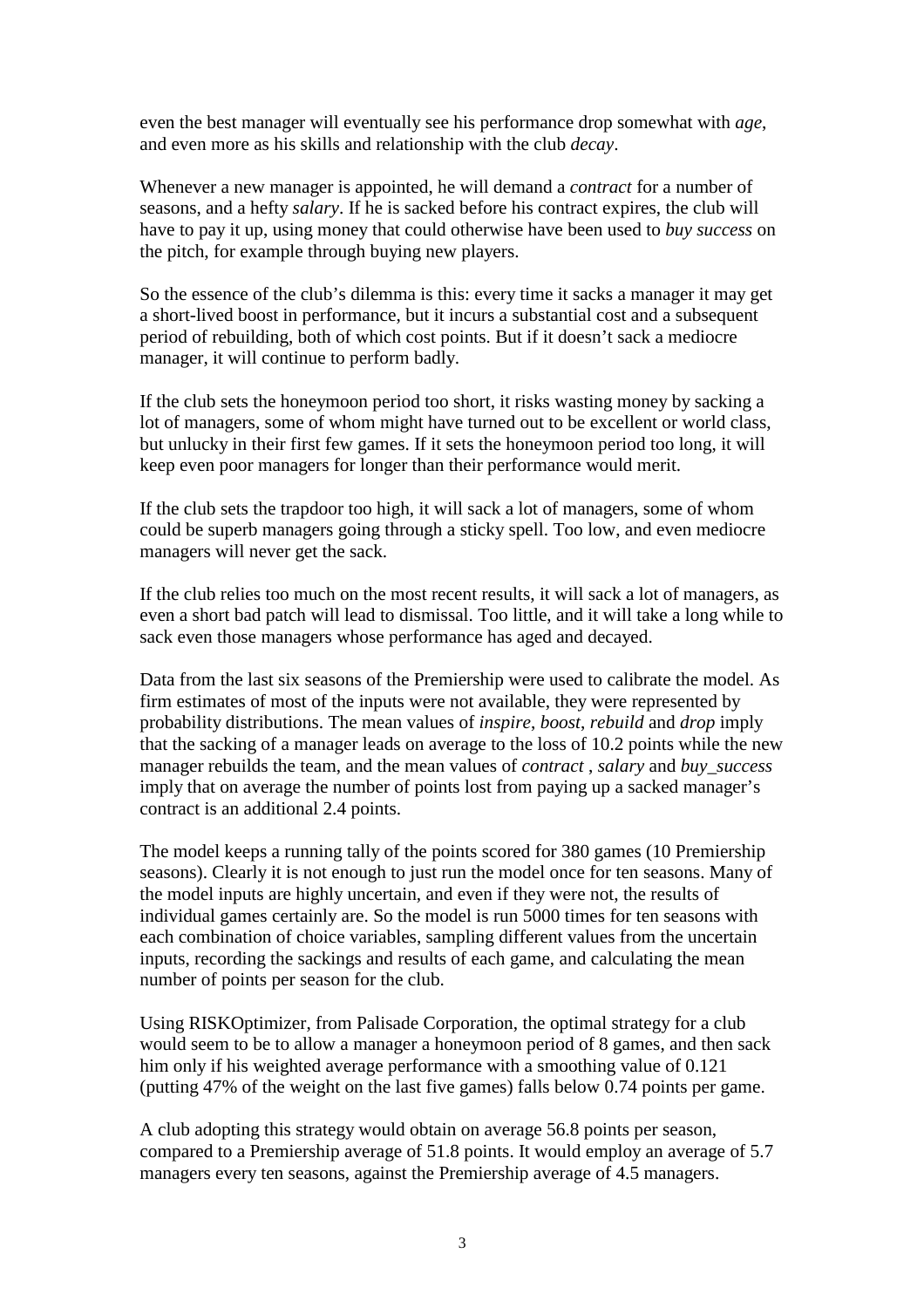The original model was clearly only a first attempt at applying management science techniques to the hiring and firing of football managers. But in a field where quantitative decision modelling so far seems to have been absent, it was a start.

We now introduce an extension of the model to include the different ambition levels of different clubs, and apply it to all 20 Premiership clubs at the start of the 2002-03 season.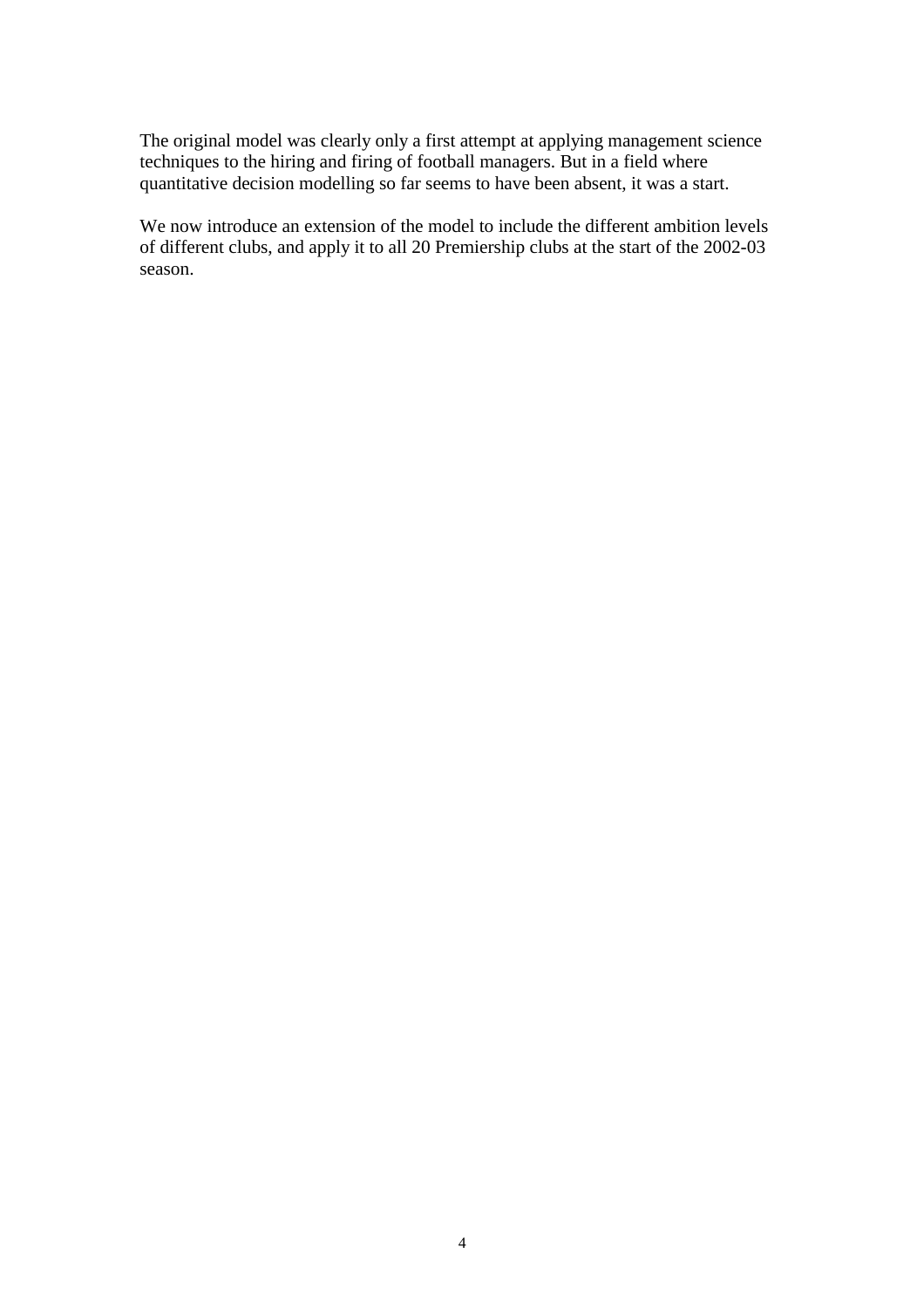## **Different ambition**

 $\overline{\phantom{a}}$ 

The previous model was implicitly calibrated for the average club in the Premiership. In reality it is clear that there is also a group of clubs at the top of the Premiership whose objectives are focussed on success in European competition. And there is another group who have no realistic thoughts of a top 3 finish, and whose ambition is simply to remain in the Premiership. Call these three groups medium, high and low ambition respectively.

For clubs of medium ambition, the probability of picking each type of manager is as in the previous model. Table 1 shows the five types of manager that are assumed to be available, their quality measured by g(normal), the mean points per game they will obtain, and the probability of obtaining them each time a new manager is hired. For the Premiership, the appropriate values of the parameters are *G* = 1.37, *d* = 0.27, *P(d)* = 0.2, *P(2d)* = 0.15 (Hope, 2002).

| <b>Table 1</b>     | The five types of manager for clubs of medium ambition |                     |  |
|--------------------|--------------------------------------------------------|---------------------|--|
| <b>Type</b>        | g(normal)                                              | probability         |  |
| <b>World class</b> | $G+2d$                                                 | P(2d)               |  |
| <b>Excellent</b>   | $G+d$                                                  | P(d)                |  |
| Good               | G                                                      | $1-2(P(2d) + P(d))$ |  |
| Fair               | $G-d$                                                  | P(d)                |  |
| Poor               | $G-2d$                                                 | P(2d)               |  |

Clubs with high ambition are assumed to have more money to spend, and so will not appoint poor managers. Clubs with low ambition have less money to spend, and will not be attractive to the very best managers. They are assumed not to appoint world class managers. Both adjustments take the form of multiplying the probability of picking the remaining types of manager by 1/(1-*P(2d)*), with the values for the Premiership as shown in table 2, rounded to the nearest percent.

| <b>Table 2</b>     | The probabilities for clubs of high and low ambition |                   |  |
|--------------------|------------------------------------------------------|-------------------|--|
| <b>Type</b>        | <b>High ambition</b><br>Low ambition                 |                   |  |
| <b>World class</b> | 0.18                                                 | $\mathbf{\Omega}$ |  |
| <b>Excellent</b>   | 0.24                                                 | 0.24              |  |
| Good               | 0.35                                                 | 0.35              |  |
| Fair               | 0.24                                                 | 0.24              |  |
| Poor               | 0.18<br>0                                            |                   |  |

Using RISKoptimizer, the best strategy for clubs with high ambition comes out as a honeymoon of 7 games, a trapdoor of 0.82 and smooth of 0.114 (putting 45% of the weight on the last five games), giving 58.4 points per season, and employing 5.9 managers in 10 seasons on average<sup>1</sup>. This is slightly but significantly better than the

<sup>&</sup>lt;sup>1</sup> From 730 sims and 5000 iterations per sim, and constrained values for honeymoon (1 to 20), trapdoor  $(0.5 \text{ to } 1)$ , and smooth  $(0 \text{ to } 0.3)$ , and a higher value for mutate  $(0.25)$ .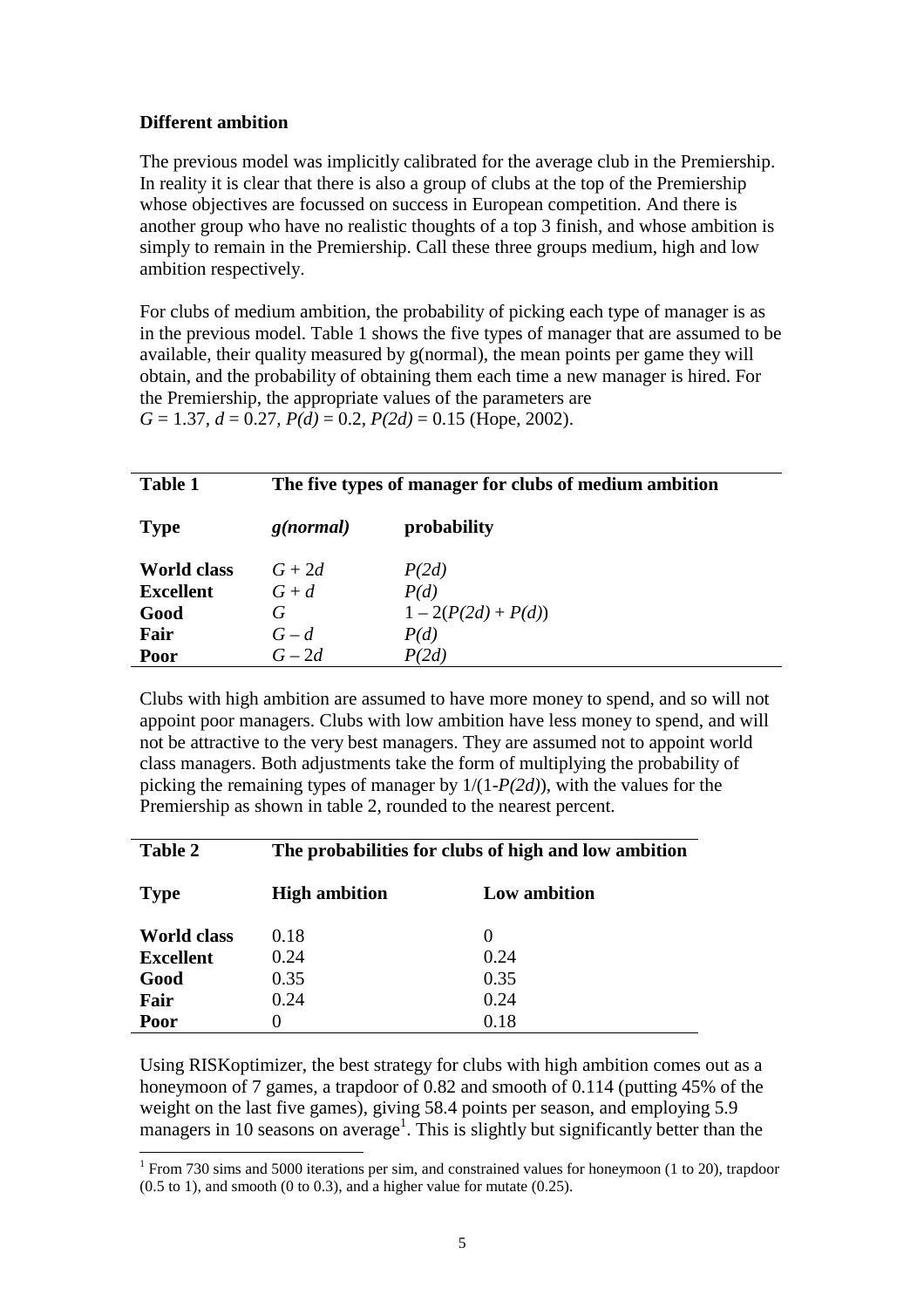original optimal strategy, which gave a mean of 58.0 points per season, employing 5.0 managers on average. By having a larger value for trapdoor, it is less tolerant of a run of poor results.

For clubs with low ambition, the best strategy comes out as a honeymoon of 8 games, a trapdoor of 0.66 and smooth of 0.106 (putting 43% of the weight on the last five games), giving 50.9 points per season and employing 5.3 managers in 10 seasons on average<sup>2</sup>. With a lower trapdoor and smooth, it is more tolerant of poor results than the original optimal strategy, which gave a mean of 49.9 points per season, employing 8.1 managers on average.

The optimal strategies for the three groups of clubs are summarized in table 3.

| Table 3                    | Optimal strategy by level of ambition |                                      |               |
|----------------------------|---------------------------------------|--------------------------------------|---------------|
|                            | Honeymoon<br>(games)                  | <b>Trapdoor</b><br>(points per game) | <b>Smooth</b> |
| <b>High ambition</b>       |                                       | 0.82                                 | 0.114         |
| <b>Medium</b> ambition     | 8                                     | 0.74                                 | 0.121         |
| Low ambition               | 0.66<br>0.106                         |                                      |               |
| Source: RISKOptimizer runs |                                       |                                      |               |

 $\overline{\phantom{a}}$ 

 $2$  From 867 sims and 5000 iterations per sim, and constrained values for honeymoon (1 to 20), trapdoor

 $(0.5 \text{ to } 1)$ , and smooth  $(0 \text{ to } 0.3)$ , and higher value for mutate  $(0.25)$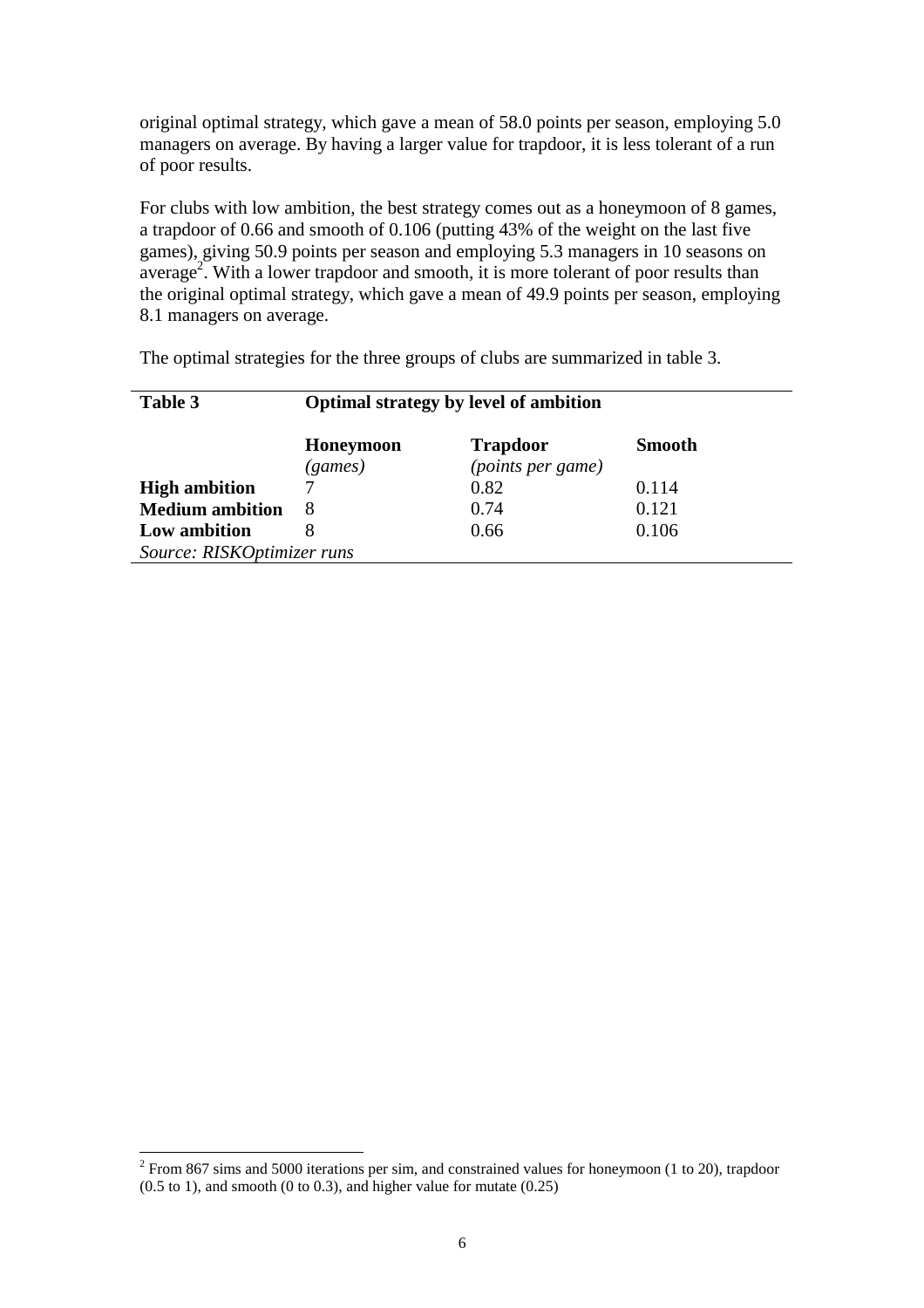#### **How close to the trapdoor?**

One way of measuring how close a manager is to the trapdoor is to calculate how far his present performance is above it.

*clearance(m) = perf(m) – trapdoor* 

But this is not a very satisfactory measure. Clubs with different ambition levels employ different smoothing, as shown in table 3, which take the performance of their managers down at different rates if they start to perform poorly.

This section describes two better measures in enough detail to allow them to be reproduced. Anyone not interested in the details can skip to the next section to see the data and results for the Premiership.

One better measure of how close a manager is to the trapdoor is to see how many losses it would need to take him down through it.

By definition in the model

 $perf(m) =$   $smooth * result(m) + (1 - smooth) * perf(m-1)$ so, if  $result(m+i) = 0$ , for  $i = 0,...,I$  $perf(m)$  =  $(1 - smooth) * perf(m-1)$  $perf(m+1)$  =  $(1 - smooth)^2 * perf(m-1)$  $perf(m+i) = (1 - smooth)^{(i+1)} * perf(m-1)$ Let  $perf(m+I) < trapdoor \leq perf(m+I-1)$ , then  $(1 - smooth)^{(I+1)} * perf(m-1) < trapdoor \le (1 - smooth)^{(I)} * perf(m-1)$  $(1 - smooth)^{(l+1)} < trapdoor/perf(m-l) < (1 - smooth)^{(l)}$ Taking logarithms: (I\*) \* ln(1-*smooth*) = ln(*trapdoor*) – ln(*perf(m-1)*)

(where  $int(I^*) = I$ )

 $I^* = (\ln(ra, -1) - \ln(\text{perf}(m-1))) / \ln(1 - \text{smooth})$ 

So  $I = int(\ln(t \cdot \text{random}) - ln(\text{perf}(m-1)))/ ln(1 - \text{smooth}))$ 

If  $I < 0$ , the manager is already below the trapdoor. If  $I = 0$  the manager will drop below the trapdoor if he loses the next match. In general, the manager can lose I matches without dropping below the trapdoor.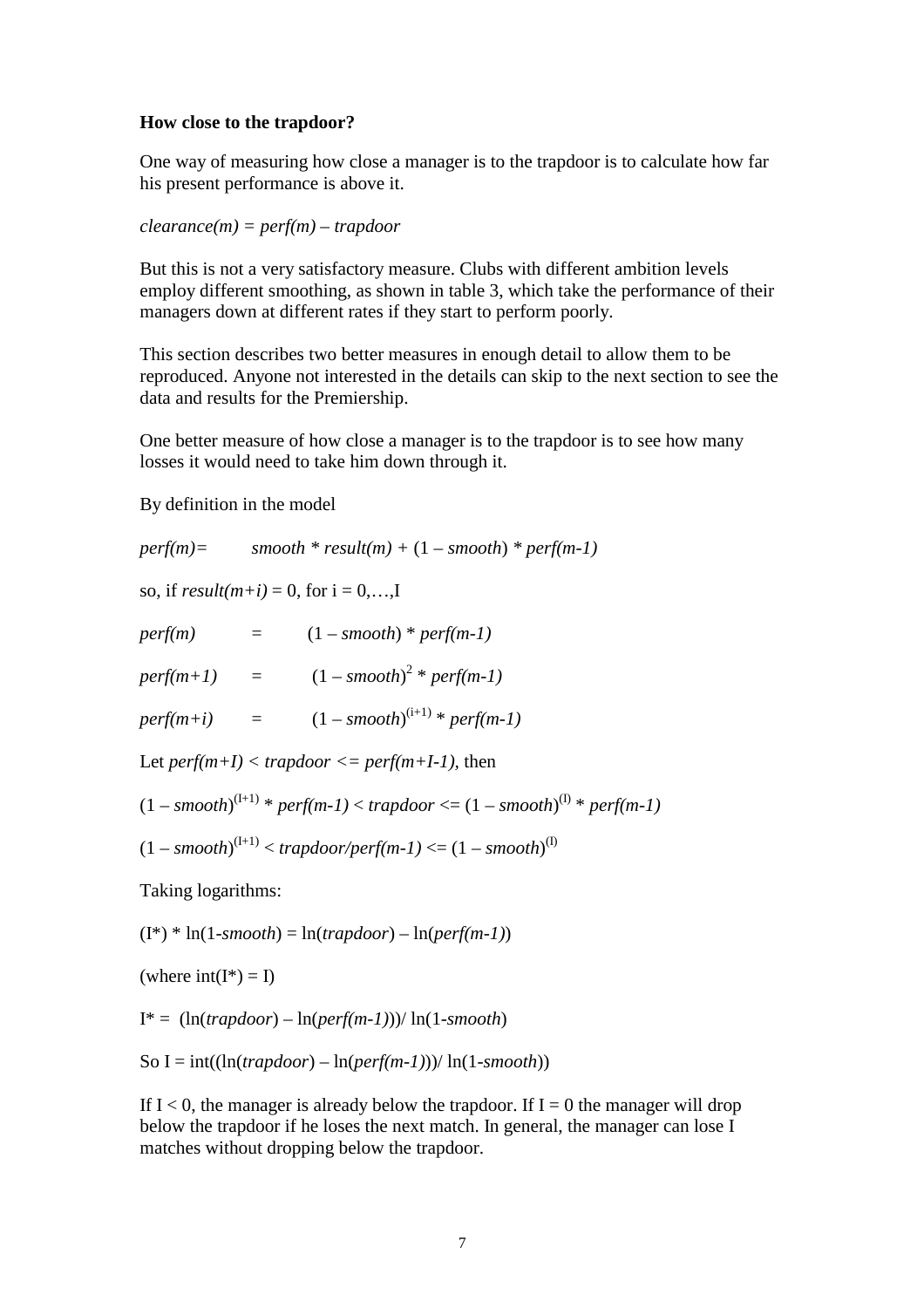Changing the formula around gives the critical values of perf as:

 $perf(m-1) = \exp(\ln(trapdoor) - (I^*)^*ln(1-smooth))$ 

Figure 1 shows these critical values of present performance.



*The special case of a new manager* 

A new manager will not be sacked until the honeymoon is over, so in one sense

 $I = \text{homeymoon} - 1$ 

for a new manager. However, a performance that lost the first *honeymoon* – 1 matches would actually lead to the sack after the next match, even if it was won, as the manager's performance would not recover enough to avoid the trapdoor. To avoid this, the manager needs *perf(honeymoon) >= trapdoor*. By definition,

| perf(I)     | $= 0$ , so if all subsequent matches are won,                 |
|-------------|---------------------------------------------------------------|
| $perf(I+1)$ | $= 3*$ smooth                                                 |
| $perf(I+2)$ | $= 3*smooth + 3*smooth*(1-smooth)$                            |
|             | $= 3*smooth*(1 + (1-smooth))$                                 |
| $perf(I+3)$ | $= 3*smooth + (3*smooth + 3*smooth * (1-smooth) * (1-smooth)$ |
|             | $= 3*smooth*(1 + (1-smooth) + (1-smooth)^{2})$ etc.           |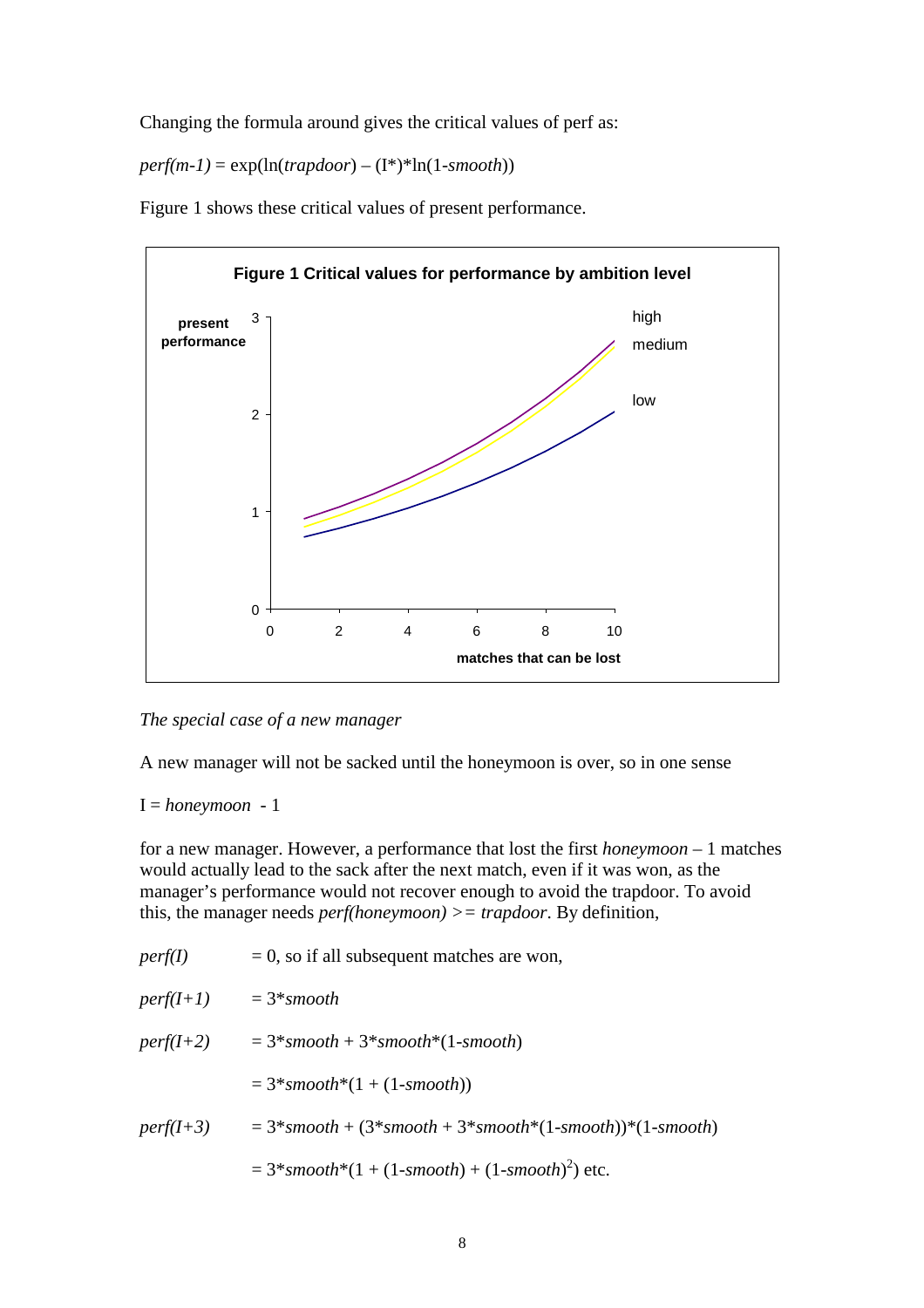If *trapdoor*  $\leq$  *perf* (*I+1*), then I = *honeymoon* -1

If  $perf(I+1)$  <  $trapdoor \leq perf(I+2)$ , then  $I = homeymoon - 2$ 

In general if  $perf(I+n-1) < trapdoor \leq perf(I+n)$ , then  $I = homeymoon - n$ .

As, in most cases, n will be  $\leq 4$ , the easiest thing is simply to calculate *perf(I+n)* for  $n = 1,2,3,4$  etc. The results in table 4 show that for all three ambition levels,  $n = 3$ , so I  $=$  honeymoon  $-3$ , for a new manager.

#### **Table 4 Perf by number of games won**

|          | low  | medium                          | high |
|----------|------|---------------------------------|------|
| n        |      | $perf(I+n)$ perf(I+n) perf(I+n) |      |
|          |      |                                 |      |
| 1        | 0.32 | 0.36                            | 0.34 |
| 2        | 0.60 | 0.68                            | 0.65 |
| 3        | 0.86 | 0.96                            | 0.91 |
|          | 1.08 | 1.21                            | 1.15 |
|          |      |                                 |      |
| trapdoor | 0.66 | 0.74                            | 0.82 |

*Not winning rather than losing* 

A second and more general measure of how close a manager is to the trapdoor is to see how many matches he can afford without a win. In this more general case, assume *result*( $m+i$ ) = *y*, for  $i = 0,...,I$ . If  $y = 0$ , we are back to the special case of losing every match; alternately losing and drawing is approximated by  $y = 0.5$ . Drawing every match would give  $y = 1.0$ , but would not be interesting to look at, as it would not lead to the manager's performance falling below the trapdoor for any ambition level.

|                            | <i>perf(m)</i> = $(1-s) * perf(m-1) + s * y$                                       |
|----------------------------|------------------------------------------------------------------------------------|
|                            | $perf(m+1)$ = $(1-s)^2 * perf(m-1) + (1-s) * s * y + s * y$                        |
|                            | $perf(m+2)$ = $(1-s)^3 * perf(m-1) + (1-s)^2 * s * y + (1-s) * s * y + s * y$      |
|                            | <i>perf(m+i)</i> = $(1-s)^{(i+1)} * perf(m-1) + s * y * (1-(1-s)^{i+1})/(1-(1-s))$ |
| $\equiv$ $\equiv$ $\equiv$ | $(1-s)^{(i+1)} * perf(m-1) + y * (1-(1-s)^{i+1})$                                  |
| $=$ $-$                    | $y + (1 - s)^{(1+1)} * (perf(m-1) - y)$                                            |

where *s* is *smooth*.

$$
Let  $perf(m+1) < trapdoor <=perf(m+1-1)$
$$

then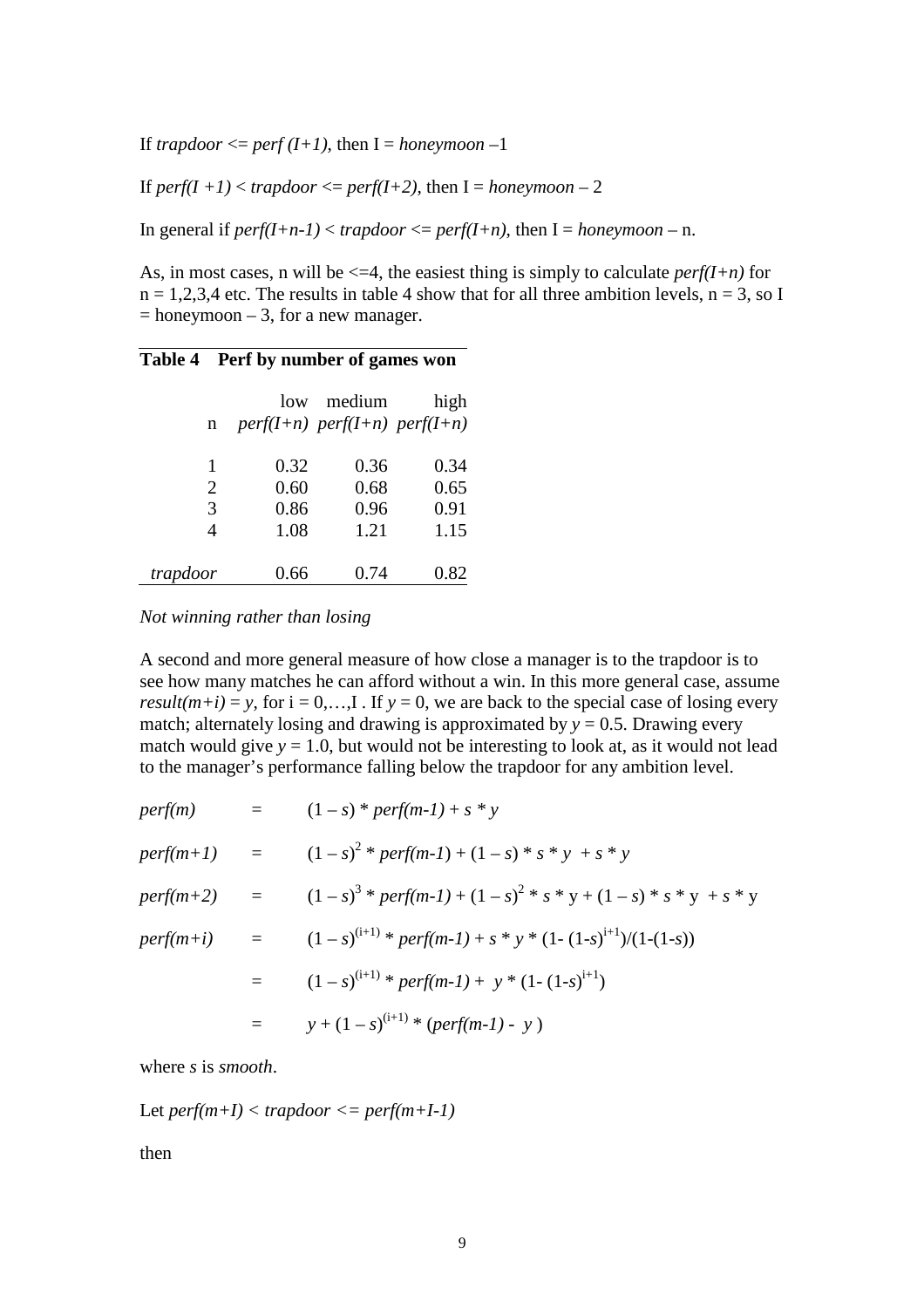$$
y + (1 - s)^{(1+1) * (perf(m-1) - y) < trapdoor \le y + (1 - s)^{(1) * (perf(m-1) - y)}
$$
  
\n
$$
(1 - s)^{(1+1)} < (trapdoor - y)/(perf(m-1) - y) < (1 - s)^{(1)}
$$
  
\ntaking logarithms:  
\n
$$
(I^*)^* \ln(1-s) = \ln(trapdoor - y) - \ln(perf(m-1) - y)
$$

(where  $int(I^*) = I$ )

 $I^* = (\ln(t \cdot \text{mapdoor} - y) - \ln(\text{perf(m-1)} - y)) / \ln(1-s)$ 

So I = int(
$$
\ln(t \cdot \text{trapdoor} - y) - \ln(\text{perf(m-1)} - y)
$$
)/  $\ln(1-s)$ )

If  $I < 0$ , the manager is already below the trapdoor. If  $I = 0$  the manager will drop below the trapdoor if he does not win the next match. In general, the manager can go I matches without winning and still not drop below the trapdoor if he wins the next match. It is this formula, with  $y = 0.5$ , that is used in the next section to look at all 20 Premiership clubs.

Changing the formula around gives the critical values of perf as:

*perf(m-1)* =  $y + \exp(\ln(t \cdot \text{r} \cdot \text{r})) - (I^*)^* \ln(1-s)).$ 

Figure 2 shows these critical values of present performance for  $y = 0.5$ .

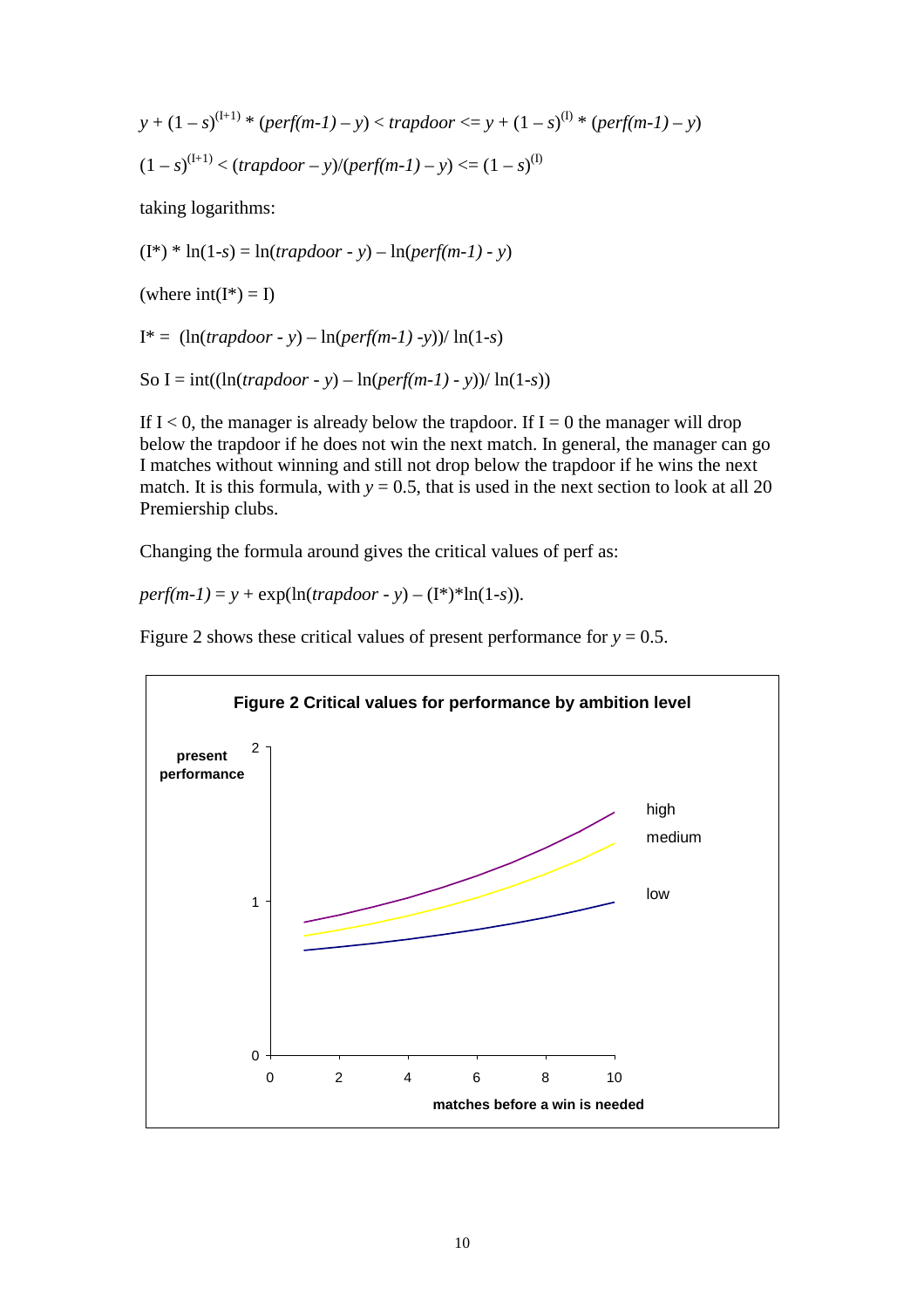Now, for a new manager, by definition, in this more general case

*perf(I)*  $= y$ , so if all subsequent matches are won,

| $perf(I+1)$ | $= y*(1-s) + 3s$                             |
|-------------|----------------------------------------------|
| $perf(I+2)$ | $= 3s + (y*(1-s) + 3s)*(1-s)$                |
|             | $= y*(1-s)^{2} + 3s*(1 + (1-s))$             |
| $perf(I+3)$ | $= 3s + (y*(1-s)^{2} + 3s*(1+(1-s))*(1-s))$  |
|             | $= y*(1-s)^{3} + 3s*(1 + (1-s) + (1-s)^{2})$ |

etc.

If *trapdoor*  $\leq$  *perf* (*I+1*), then I = *honeymoon* –1

If  $perf(I + I) < trapdoor \leq perf(I + 2)$ , then  $I = homeymoon - 2$ 

In general if  $perf(I+n-1) < trapdoor \leq perf(I+n)$ , then  $I = homeymoon - n$ .

As, in most cases, n will be  $\leq$  = 3, the easiest thing is simply to calculate *perf(I+n)* for  $n = 1,2,3$ . For  $y = 0.33$ ,  $n = 2$  for all ambition levels. For  $y = 0.5$ ,  $n = 2$  for clubs with high ambition and  $n = 1$  for medium and low levels of ambition.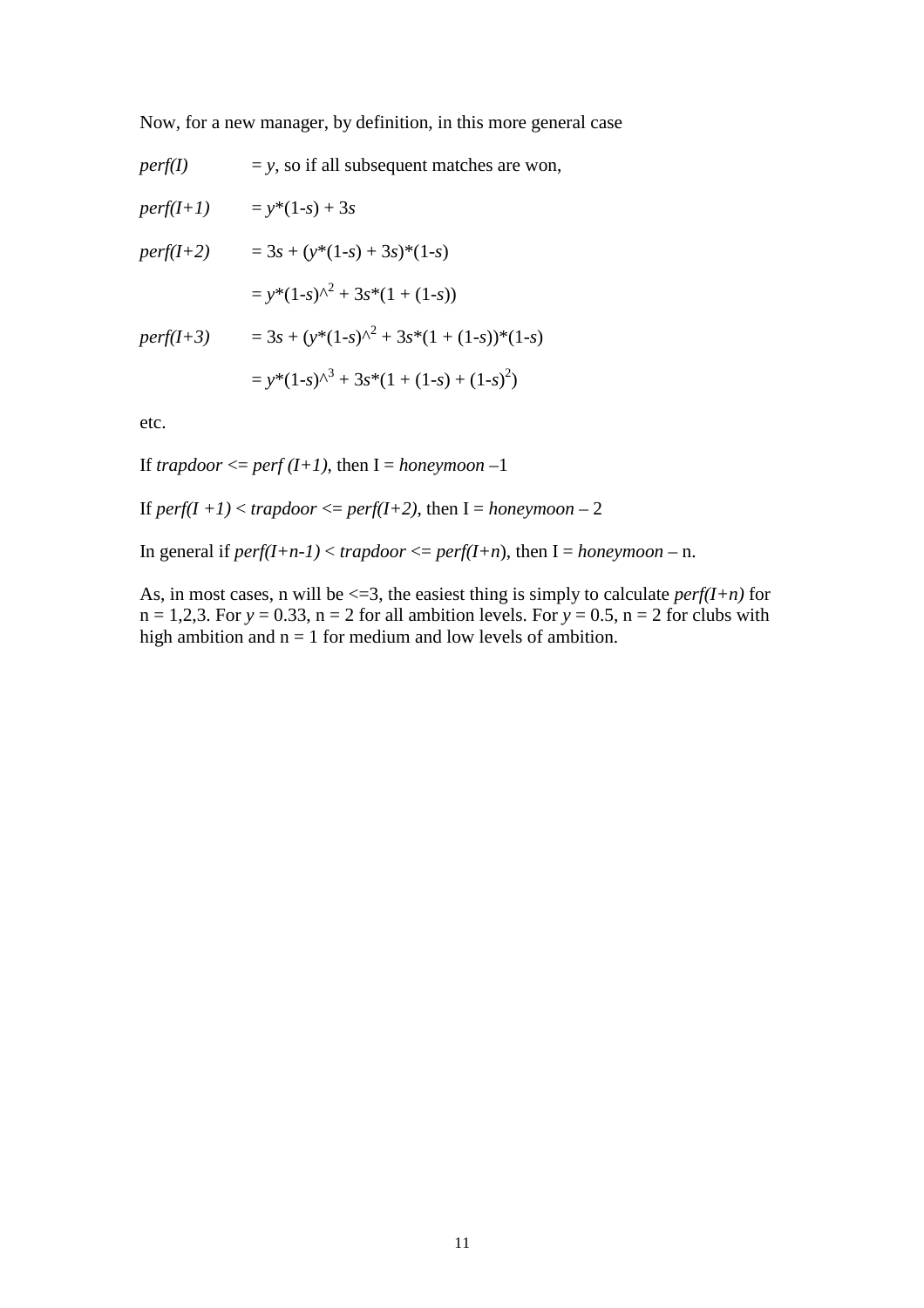### **The English Premiership at the start of the 2002-03 season**

**ambition** 

We now apply the results of the previous two sections to all twenty clubs in the English Premiership at the start of the 2002-03 season.

Table 5 shows the assignment of the clubs to the three ambition levels. Six clubs are assumed to have high ambition, five clubs have low ambition, and the remaining nine have medium ambition.

|                          | ambition |
|--------------------------|----------|
| Arsenal                  | high     |
| Aston Villa              | medium   |
| <b>Birmingham City</b>   | low      |
| <b>Blackburn Rovers</b>  | medium   |
| <b>Bolton Wanderers</b>  | low      |
| <b>Charlton Athletic</b> | low      |
| Chelsea                  | high     |
| Everton                  | medium   |
| Fulham                   | medium   |
| <b>Leeds United</b>      | high     |
| Liverpool                | high     |
| <b>Manchester City</b>   | medium   |
| <b>Manchester United</b> | high     |
| Middlesbrough            | medium   |
| Newcastle United         | high     |
| Southampton              | low      |
| Sunderland               | medium   |
| <b>Tottenham Hotspur</b> | medium   |
| West Bromwich Albion low |          |
| West Ham United          | medium   |

# **Table 5 Ambition level by club**

The main source for the assignment in table 5 is the handicapping information available from bookmakers at the start of the season. Table 6 shows this information from an online source, bet365.co.uk. The way the handicapping works is that at the end of the 2002-03 season, the number of points shown in table 6 is added to the actual points scored by the club, and a bet is paid out at 15 to 1 on the club with the highest total.

Table 6 shows that the top six clubs are quite distinct from the rest, and these are the six clubs assumed to have high ambition. As Newcastle player, Andy O'Brien puts it, "We're determined to keep last season's momentum going and to keep moving forward…We haven't really achieved anything yet, but nobody needs to tell us that." (O'Brien, 2002). Newcastle were  $4<sup>th</sup>$  in last season's Premiership.

At the bottom, things are not so clear, but only the bottom five clubs have been taken to have low ambition, either because they are newly promoted, or because they have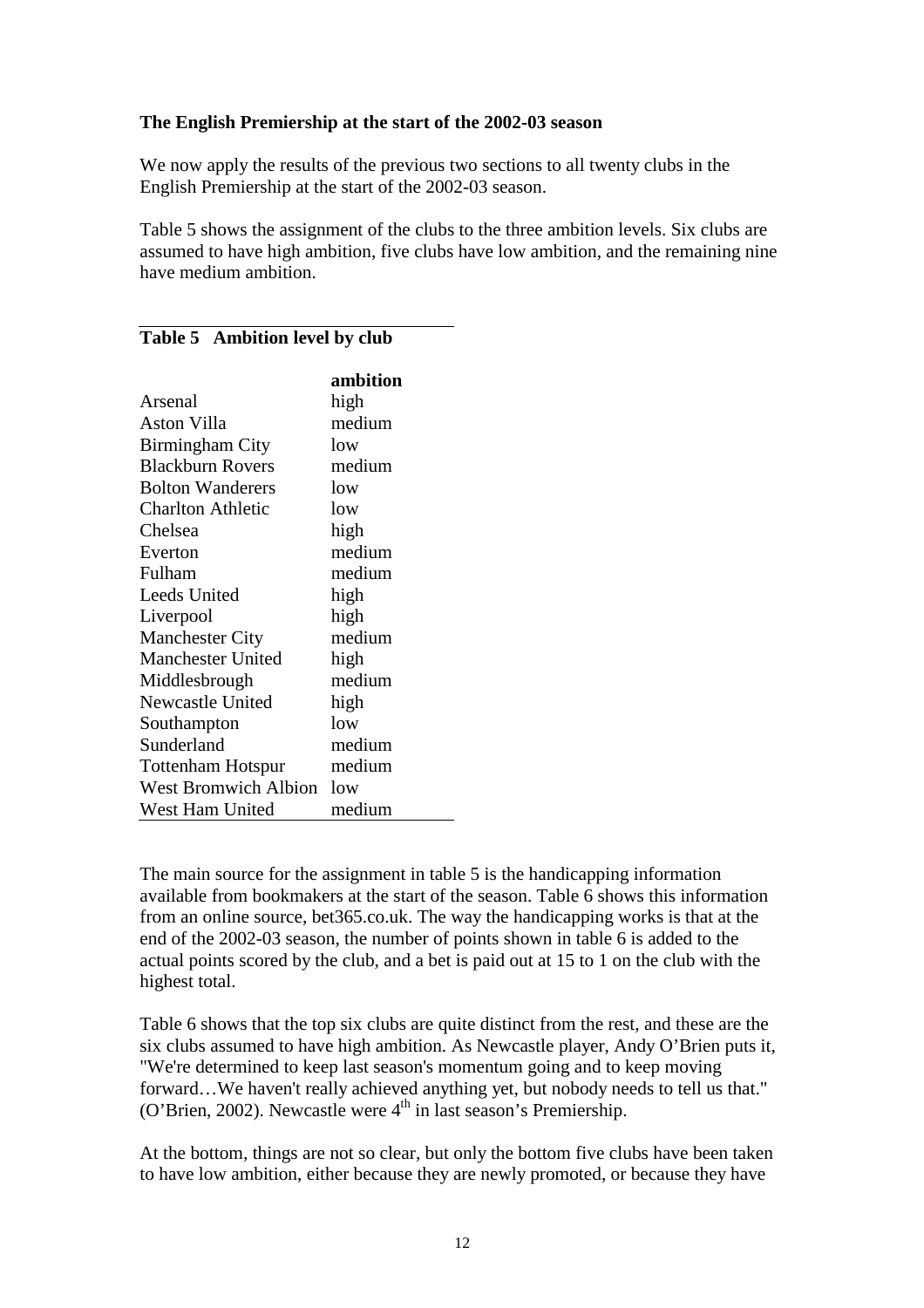traditionally struggled against relegation. Everton and Sunderland are both big clubs, whose ambition must presumably extend beyond just staying in the Premiership.

| 0                                                                                                                                                                                                                                               |                                |
|-------------------------------------------------------------------------------------------------------------------------------------------------------------------------------------------------------------------------------------------------|--------------------------------|
| 3                                                                                                                                                                                                                                               |                                |
| 6                                                                                                                                                                                                                                               |                                |
| 9                                                                                                                                                                                                                                               |                                |
| 12                                                                                                                                                                                                                                              |                                |
| 12                                                                                                                                                                                                                                              |                                |
| 20                                                                                                                                                                                                                                              |                                |
| 22                                                                                                                                                                                                                                              |                                |
| 23                                                                                                                                                                                                                                              |                                |
| 25                                                                                                                                                                                                                                              |                                |
| 26                                                                                                                                                                                                                                              |                                |
| 27                                                                                                                                                                                                                                              |                                |
| 29                                                                                                                                                                                                                                              |                                |
| 31                                                                                                                                                                                                                                              |                                |
| 31                                                                                                                                                                                                                                              |                                |
| 33                                                                                                                                                                                                                                              |                                |
| 33                                                                                                                                                                                                                                              |                                |
| 35                                                                                                                                                                                                                                              |                                |
| 35                                                                                                                                                                                                                                              |                                |
| 39                                                                                                                                                                                                                                              |                                |
| <b>Manchester United</b><br>Newcastle United<br><b>Tottenham Hotspur</b><br><b>Manchester City</b><br>West Ham United<br>Middlesbrough<br><b>Charlton Athletic</b><br><b>Bolton Wanderers</b><br>Birmingham City<br><b>West Bromwich Albion</b> | <b>Handicap points by club</b> |

*Source: http://www.bet365.co.uk/home/index.asp*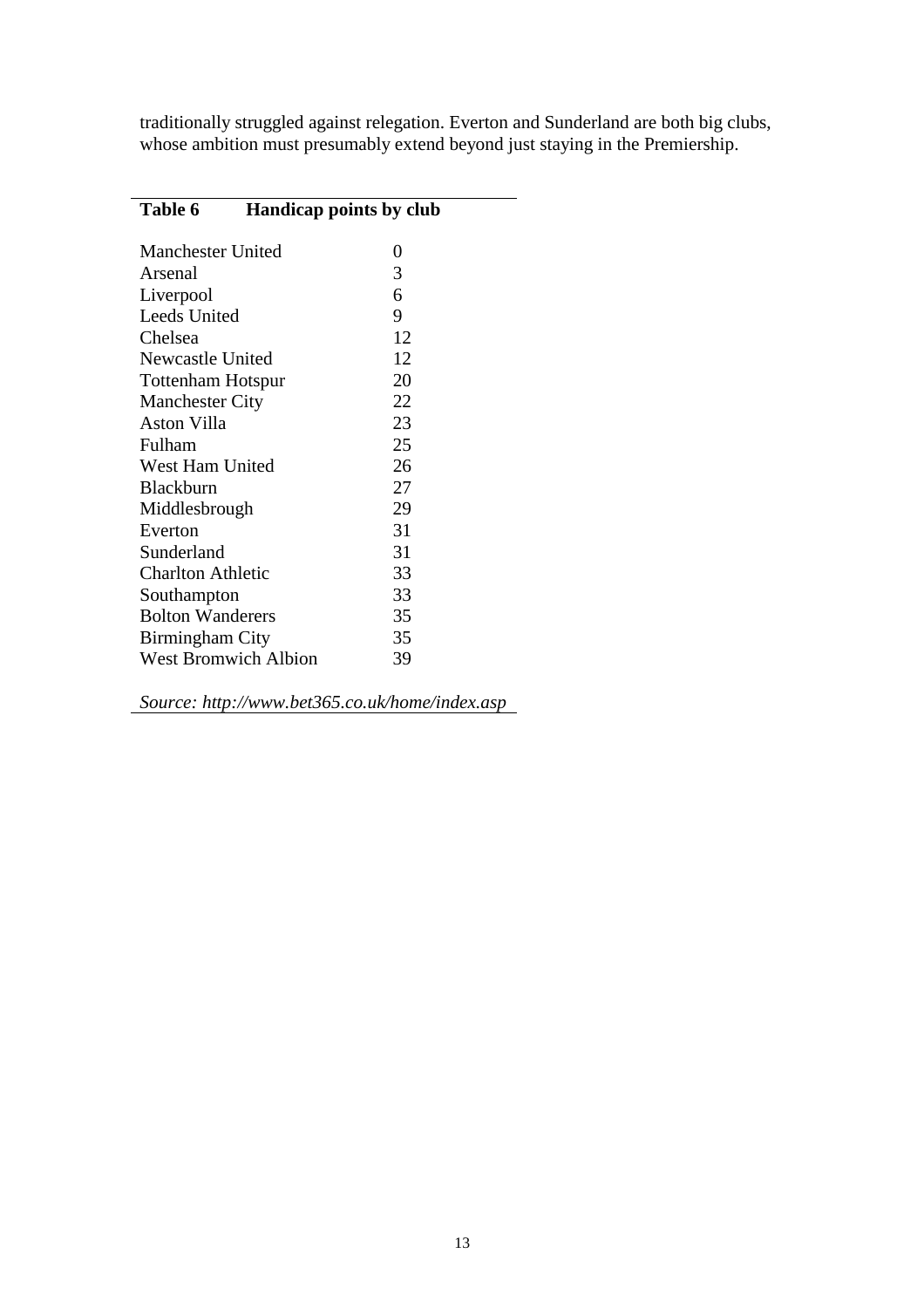Table 7 shows the recent performance of the managers of all twenty Premiership clubs, as measured by the variable perf(m) in the model, which gives more weight to the most recent games. The outstanding recent performance of Arsene Wenger is clear, but the table shows that four other managers, including those at two of the promoted clubs, are averaging over 2 points from recent games. Three managers are averaging less than 1 point per game.

| <b>Table 7</b><br><b>Recent performance by club</b> |                        |             |  |
|-----------------------------------------------------|------------------------|-------------|--|
| <b>Club</b>                                         | <b>Manager</b>         | Points/game |  |
| Arsenal                                             | Arsene Wenger          | 2.79        |  |
| Aston Villa                                         | <b>Graham Taylor</b>   | 1.20        |  |
| Birmingham City                                     | <b>Steve Bruce</b>     | 1.71        |  |
| <b>Blackburn Rovers</b>                             | <b>Graeme Souness</b>  | 1.56        |  |
| <b>Bolton Wanderers</b>                             | Sam Allardyce          | 0.91        |  |
| <b>Charlton Athletic</b>                            | Alan Curbishley        | 0.91        |  |
| Chelsea                                             | Claudio Ranieri        | 1.60        |  |
| Everton                                             | David Moyes            | 1.77        |  |
| Fulham                                              | Jean Tigana            | 1.05        |  |
| <b>Leeds United</b>                                 | <b>Terry Venables</b>  | 1           |  |
| Liverpool                                           | <b>Gerard Houllier</b> | 2.40        |  |
| <b>Manchester City</b>                              | Kevin Keegan           | 2.54        |  |
| <b>Manchester United</b>                            | Alex Ferguson          | 2.05        |  |
| Middlesbrough                                       | <b>Steve McClaren</b>  | 1.04        |  |
| <b>Newcastle United</b>                             | <b>Bobby Robson</b>    | 1.74        |  |
| Southampton                                         | Gordon Strachan        | 1.26        |  |
| Sunderland                                          | Peter Reid             | 0.82        |  |
| <b>Tottenham Hotspur</b>                            | Glenn Hoddle           | 1.24        |  |
| <b>West Bromwich Albion</b>                         | Gary Megson            | 2.34        |  |
| West Ham United                                     | Glenn Roeder           | 1.63        |  |
| Note:                                               |                        |             |  |

*1. Leeds have not yet played any league matches under Terry Venables* 

Figure 3 shows the recent performance plotted against the points scored in the whole of season 2001-02. In general, the correlation between the two measures is close, but the figure shows the good recent performance of Arsenal and Everton, and the relatively poor performance for a promotion-chasing club, 5 wins in the last 12 matches, of Birmingham City at the end of last season, before the playoffs.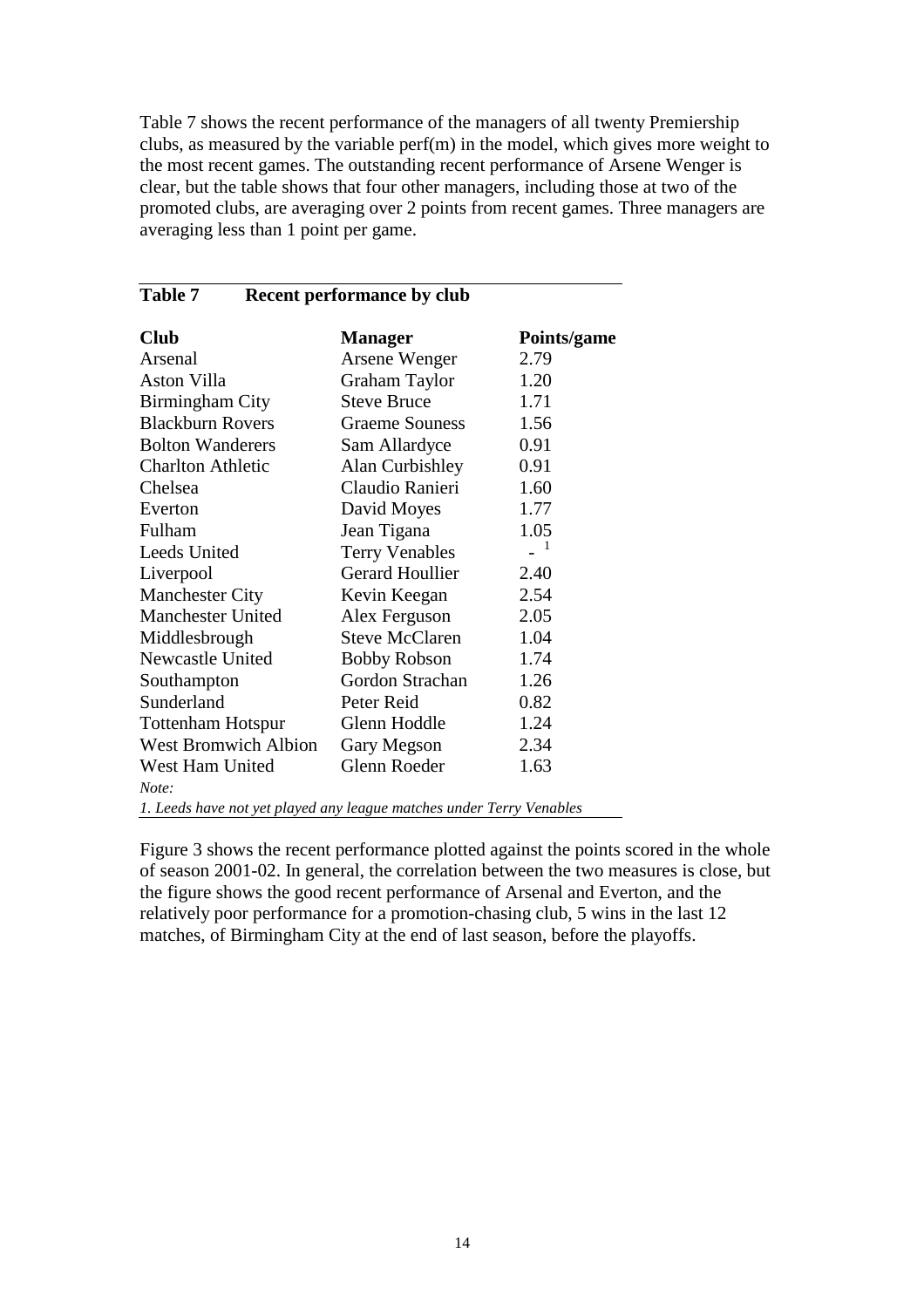

Table 8 shows how close to the trapdoor the manager of each club is, as measured by the number of matches before a win is required to keep him clear of the trapdoor, and figure 4 shows this plotted against the points scored in the whole of season 2001-02. It is assumed that a team alternates draws and losses, giving on average 0.5 points per game, in the period before a win is obtained.

## **Table 8 Time before a win is required by club**

|                             | matches        |
|-----------------------------|----------------|
| Arsenal                     | 16             |
| Aston Villa                 | 8              |
| Birmingham City             | 18             |
| <b>Blackburn Rovers</b>     | 11             |
| <b>Bolton Wanderers</b>     | 8              |
| <b>Charlton Athletic</b>    | 8              |
| Chelsea                     | 10             |
| Everton                     | 12             |
| Fulham                      | 6              |
| Leeds United                | 5              |
| Liverpool                   | 14             |
| <b>Manchester City</b>      | 16             |
| <b>Manchester United</b>    | 13             |
| Middlesbrough               | 6              |
| Newcastle United            | 11             |
| Southampton                 | 13             |
| Sunderland                  | $\overline{2}$ |
| <b>Tottenham Hotspur</b>    | 8              |
| <b>West Bromwich Albion</b> | 21             |
| West Ham United             | 12             |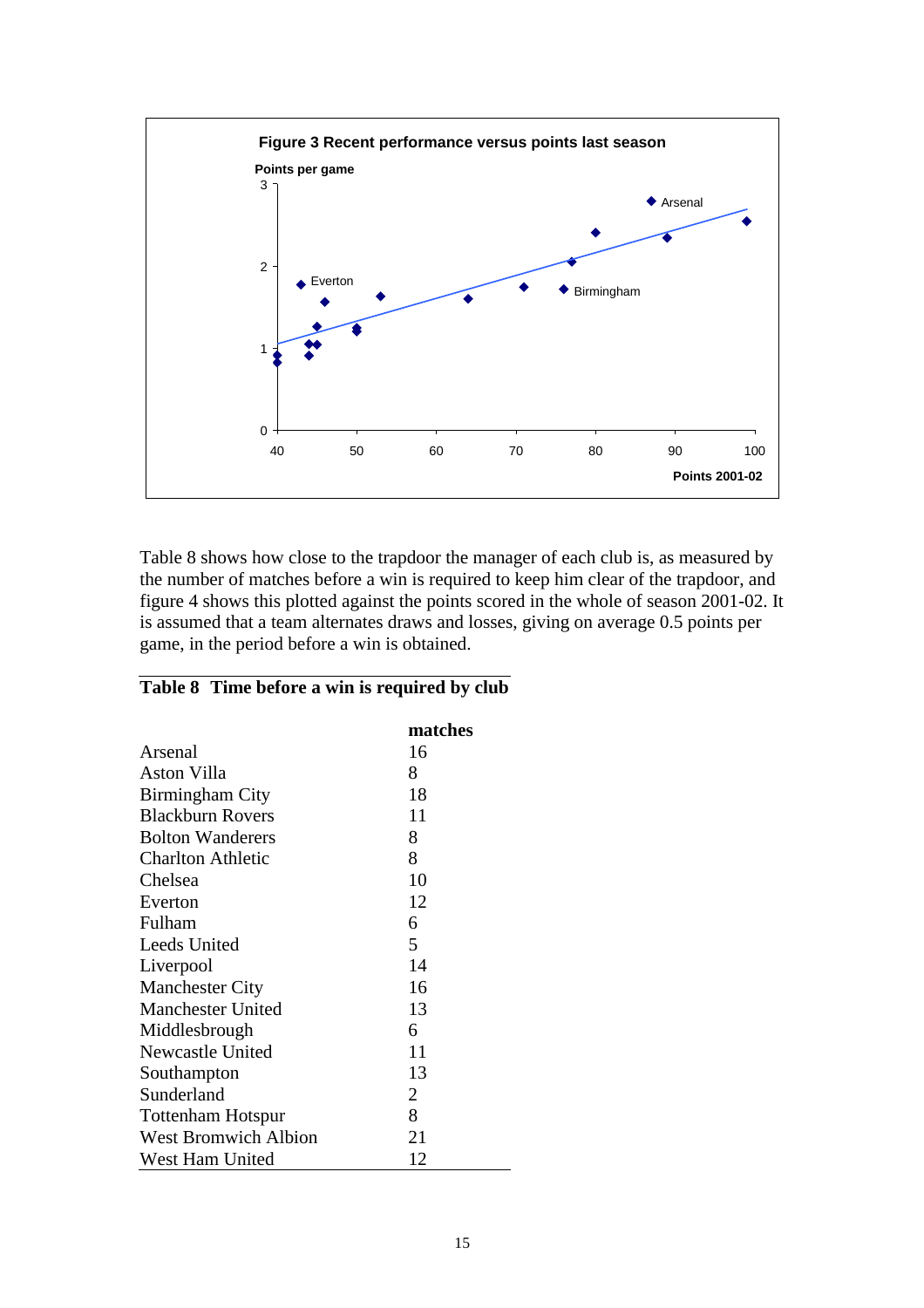

According to this analysis, the safest manager in the Premiership is Gary Megson at West Bromwich Albion, who can afford to go 21 matches without a win and still not fall through the trapdoor. This security is down to a combination of a good recent performance and an assumed low level of ambition by the club, who are assumed to see survival in the Premiership this season as a success.

Next safest is Steve Bruce, who again benefits from the low ambition of Birmingham City this season, even though his recent performance is only the  $8<sup>th</sup>$  highest amongst the 20 managers.

Arsene Wenger and Kevin Keegan are joint third, with Wenger only kept off the top spot because of the high ambition of Arsenal.

Figure 4 shows that David Moyes at Everton and Gordon Strachan at Southampton are also much safer than the points scored by their clubs last season would suggest. In Moyes' case this is due to the upturn in performance after he took charge in March 2002, which was seen in figure 3. Many fans at Everton seem optimistic:

"This is like a dream come true…All we wanted was a coach who could actually, well, coach. One who believed in developing players individually and also crafting a team." (O'Brien, 2002)

In Strachan's case it is the low ambition of Southampton that is most helpful.

At the other end of the scale, Peter Reid's position at Sunderland appears to be the most precarious. Sunderland had only three wins in the last 19 matches of last season, and the club is assumed to want more than just Premiership survival this season. Many fans seem almost ready to write Reid off: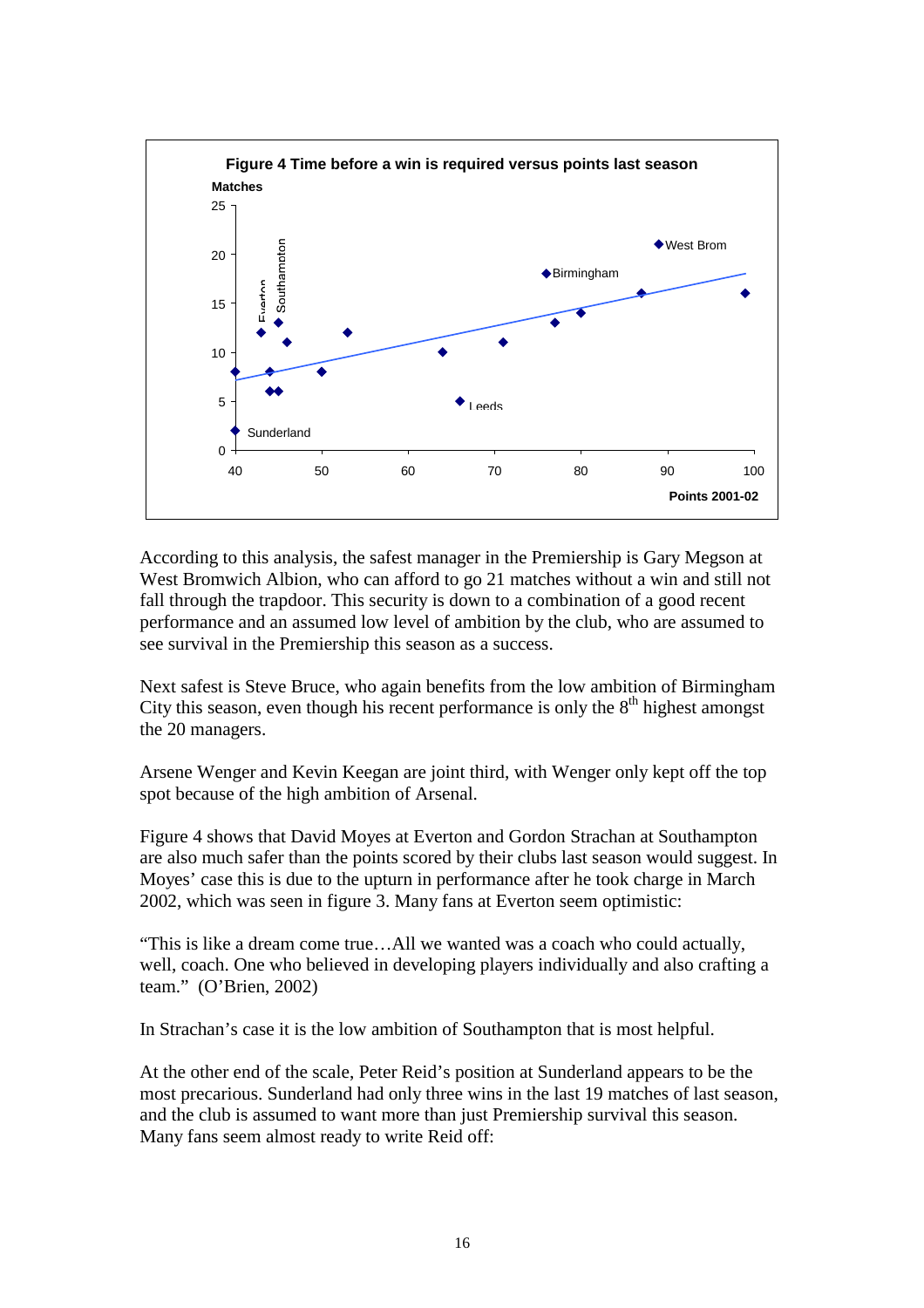"Unless Reid serves up a blinding start to the season, the sheer frustration and anger will boil over very quickly. Personally I feel that the first game against Blackburn at home is already a must-win game for Reid…" (Bulmer, 2002).

The model indicates that Reid's position is not quite as bad as that, but if Sunderland don't win one of their first three matches, Reid's performance will drop below the trapdoor for a club of medium ambition of 0.74 points per game.

If Sunderland's ambition is actually lower than assumed, and they would be satisfied with Premiership survival, as suggested by a recent quote attributed to star striker Kevin Phillips,

"My aim - and our aim - is to finish in a better position than last season." (Phillips, 2002),

then Reid's position is much safer, and he would be able to go six matches without a win and still not fall below the trapdoor for low ambition clubs of 0.66 points per game.

Finally, amongst the outliers, is Terry Venables at Leeds. As he only took charge of the team in July 2002, he is in the special position of a new manager in his honeymoon period. Because Leeds is an ambitious club, the model allows a honeymoon period of only 7 games, and has a high trapdoor of 0.82 points per game that must be reached by then. If Venables does not obtain a win by his sixth game in charge, he would be unable to climb above the trapdoor before his honeymoon period was over. Whether even an ambitious club like Leeds would be so unforgiving is questionable, although in 1974, in the precursor to the Premiership, Brian Clough was in charge of Leeds United for only 44 days and 9 division 1 (old) games (http://www.soccerbase.com/footballlive).

Venables predecessor at Leeds, David O'Leary, had a recent performance of 1.86 points per game when he was sacked, which would have allowed him not to win for 11 matches before falling below the trapdoor.

In fact, the performance of Leeds under O'Leary had always been well above even the trapdoor level of 0.82 points per game that would be appropriate for a club with high ambition, as can be seen from figure 5, apart from his first few games when the honeymoon period applied. It seems very likely that the reasons for his dismissal lay off the pitch rather than on it.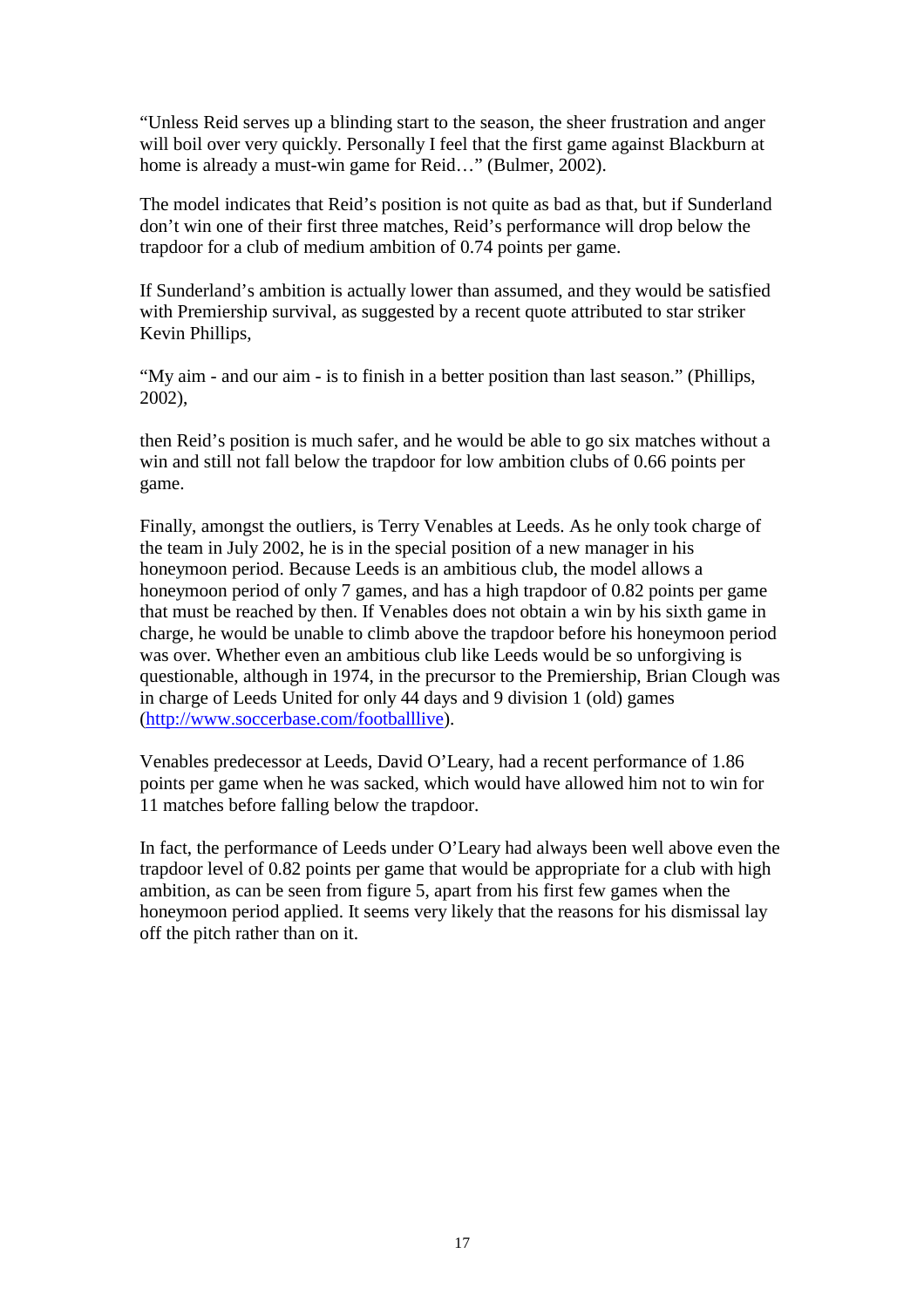

**Figure 5 David O'Leary at Leeds**

Similar charts are available for all the other Premiership managers on request, but are not included here for reasons of space.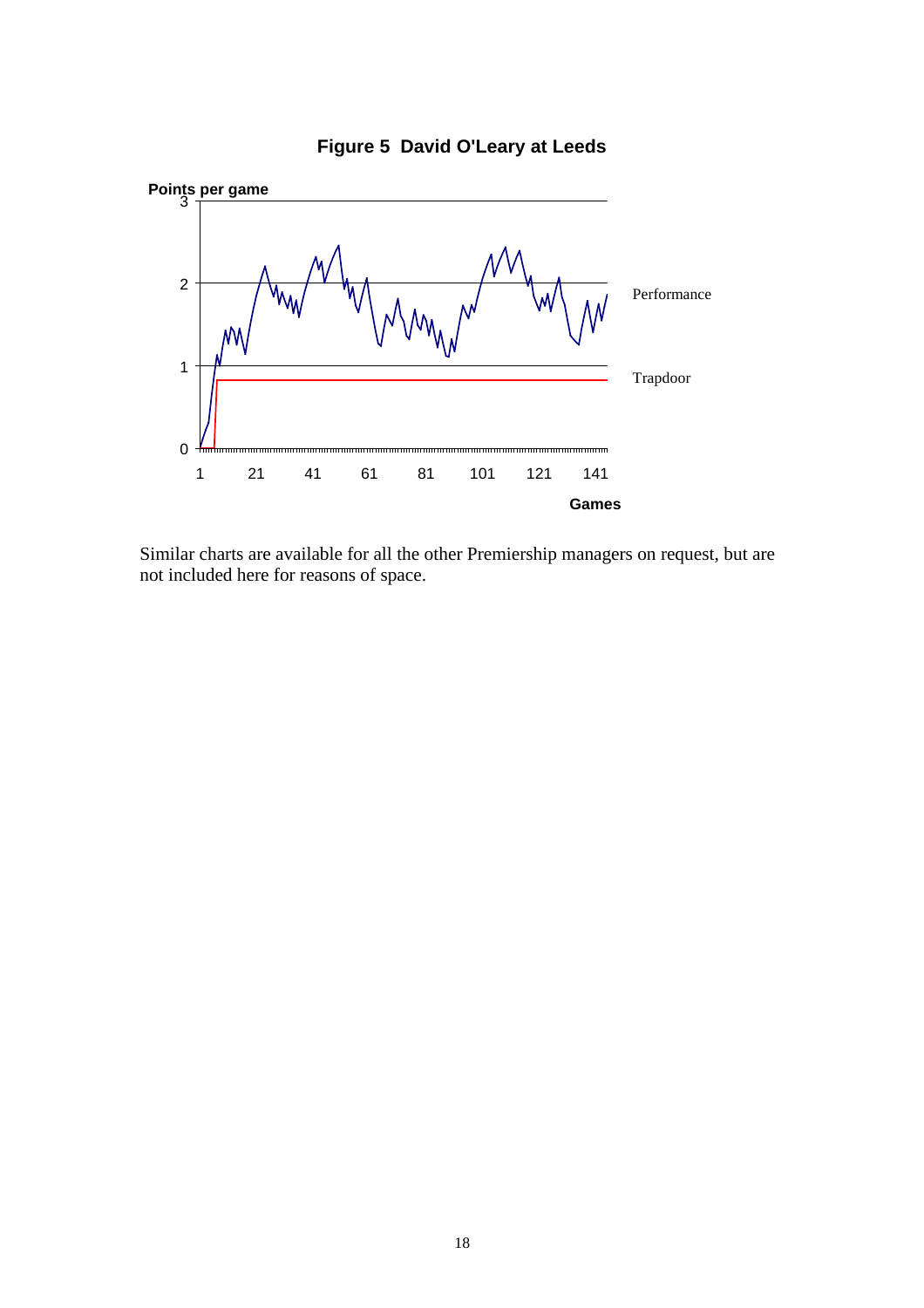## **Discussion and further research**

1. Incorporating different levels of ambition into the model appears to give sensible results: the higher the level of ambition, the higher the optimal value for the trapdoor, while the smoothing constant and the honeymoon period remain essentially unchanged. Even for clubs with high ambition, the optimal trapdoor is well below one point per game.

2. For the majority of clubs in the Premiership, the manager's vulnerability is strongly related to the total number of points scored last season. For clubs where this is not true, the difference in vulnerability can easily be understood by taking into account the level of ambition of the club, the performance of the team in the latter half of the 2001-02 season, or the appointment of a new manager.

Repeating the vulnerability calculations shown here two or three times a season would perhaps be useful in countering the often excessive criticism of managers from some sections of the fans and the media.

3. In this version of the model, the performance of the manager after 1 game is just the result of that game:

$$
perf(1) \qquad \qquad = \qquad result(1)
$$

So after 1 game, a manager will have  $perf(1) = 0$ , 1 or 3. This means the value of *perf* for the first few games is strongly dependent on the result of the first game. Future versions of the model could refine this by giving the club the chance to set the *initial* performance level that it assumes for the incoming manager as a choice variable:

$$
perf(0) \qquad \qquad = \qquad \text{initial}
$$

Then

 $perf(1)$  =  $smooth * result(1) + (1 - smooth) * pert(0),$ 

as for all subsequent games. This would reduce the significance of the first result, and perhaps remove the odd conclusion that a new manager at a club can be more vulnerable than the person he has replaced, as we observed at Leeds.

4. Development of the model to address the more important shortcomings identified in Hope, 2002, would still seem to be worthwhile. The best candidates for inclusion are incorporating home and away games, the quality of the opposition, and the importance of avoiding relegation.

Another goal is adapting the model so that it can be applied to the Nationwide League clubs in England, where the seasons consist of 46 games, and the financial circumstances are very different to those in the Premiership. Looking at other soccer leagues, in Spain and Italy particularly, or other sports, would also seem to be possible.